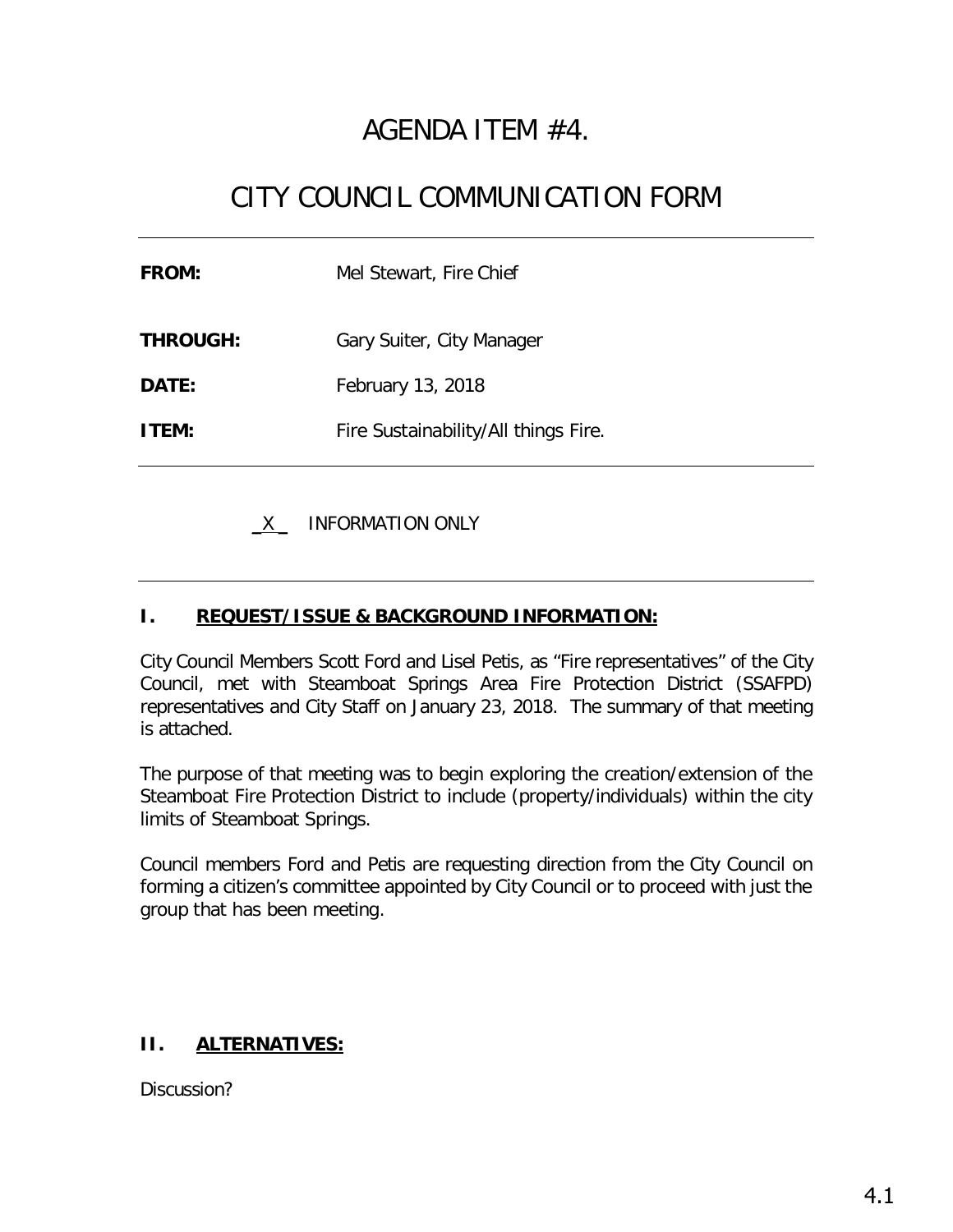### **III. STAFF RECOMMENDATION:**

**NA**

**IV. FISCAL IMPACTS:**

**NA**

### **V. LEGAL ISSUES:**

NA

### **VI. CONFLICTS OR ENVIRONMENTAL ISSUES:**

NA

### **VII. CONSISTENCY WITH COUNCIL GOALS AND POLICIES**

Yes

### **ATTACHMENTS:**

Attachment 1: Report from Councilman Ford on the January 23, 2018 meeting with City Council, SSAFPD representatives and City Staff.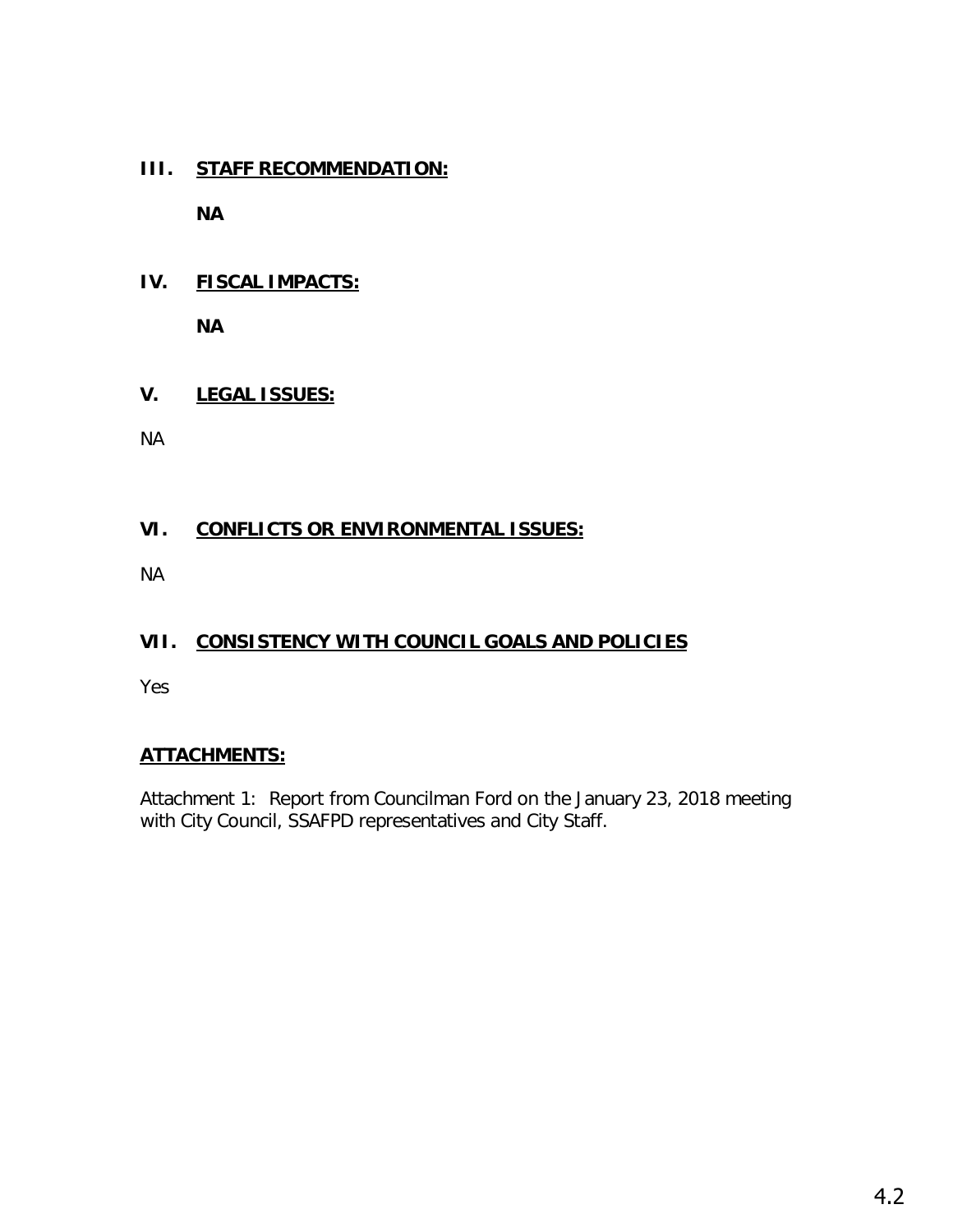# Attachment #1

### **Meeting with board members of the Steamboat Springs Fire Protection District**

### **When & Where:**

Tuesday, January 23rd / 11:00 am / Citizens Hall, room 113/114

**Who:** 

Steamboat Fire Protection District Elected Board Members- Randel Hannaway, Karl Gills

City Staff – Mel Stewart; Chuck Cerasoli, Kim Weber, Dan Foote and Gary Suiter City Council – Lisel Petis and Scott Ford

### **Purpose:**

First meeting to begin exploring the creation/extension of the Steamboat Fire Protection District to include (property/individuals) within the city limits of Steamboat Springs.

### **Outcome:**

There is a willing interest among all parties to explore the creation/extension of the Steamboat Springs Fire Protection District to include property/individuals currently within the boundaries of the city limits of Steamboat Springs.

A very rough agenda outline of what we collectively would like to discuss:

- A. Why the previous ballot measure to consolidate the fire protection district failed?
- B. Pro/Con associated with the creation/consolidation of the fire district
- C. Major Challenges associated with the creation/consolidation of the fire district
- D. Next Steps and Time Line

### **A - Why the previous ballot measure to consolidate the fire protection district failed?**

The best recollection of those in the room is that it failed because of the distribution of assets and City residents WIIFM, or: What's in It for Me? This is an area that may need more study.

### **B – Pros/Cons of creating/consolidating a Fire Protection District**

Pros:

- A. A sustainable funding model based on a property tax mill levy that can accommodate future growth. A property tax is better aligned with this type of service (property values) than sales tax is.
- B. Simplification of governance by eliminating the need for an IGA between two governing bodies. A simpler governance model not based on an IGA.
- C. Fire assets would be off the City's books and be the responsibility of the Fire Protection District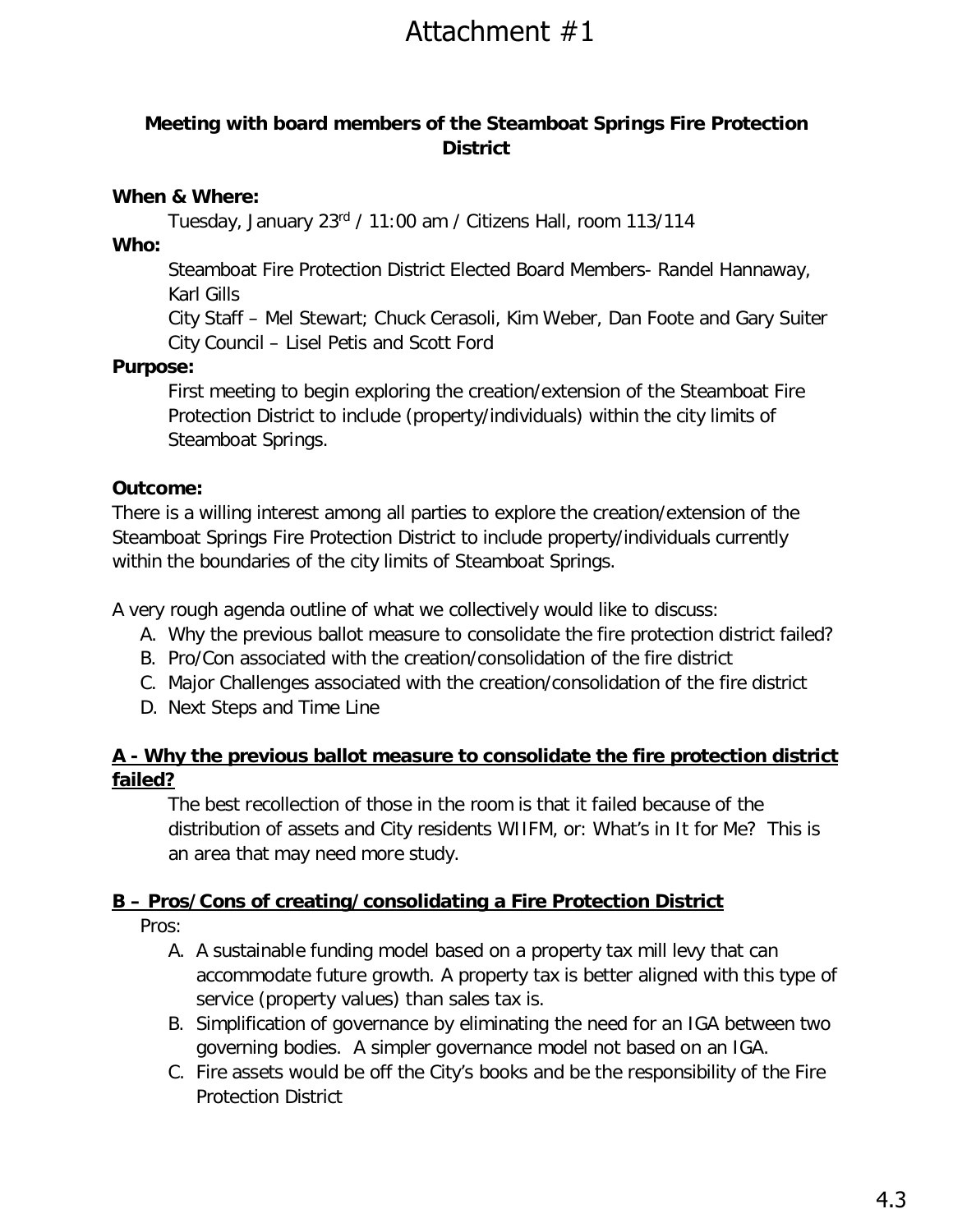- D. A separate district with a single function vs. a department within the City competing with other City departments for funding.
- E. A property tax funding source is easier to budget for. Not as volatile as sales tax.
- F. Consistent services/message to "community" not just the City.
- G. After "transition" the ownership of assets and future capital improvement needs is clear.
- H. Fire protection services no longer in the city's general fund budget